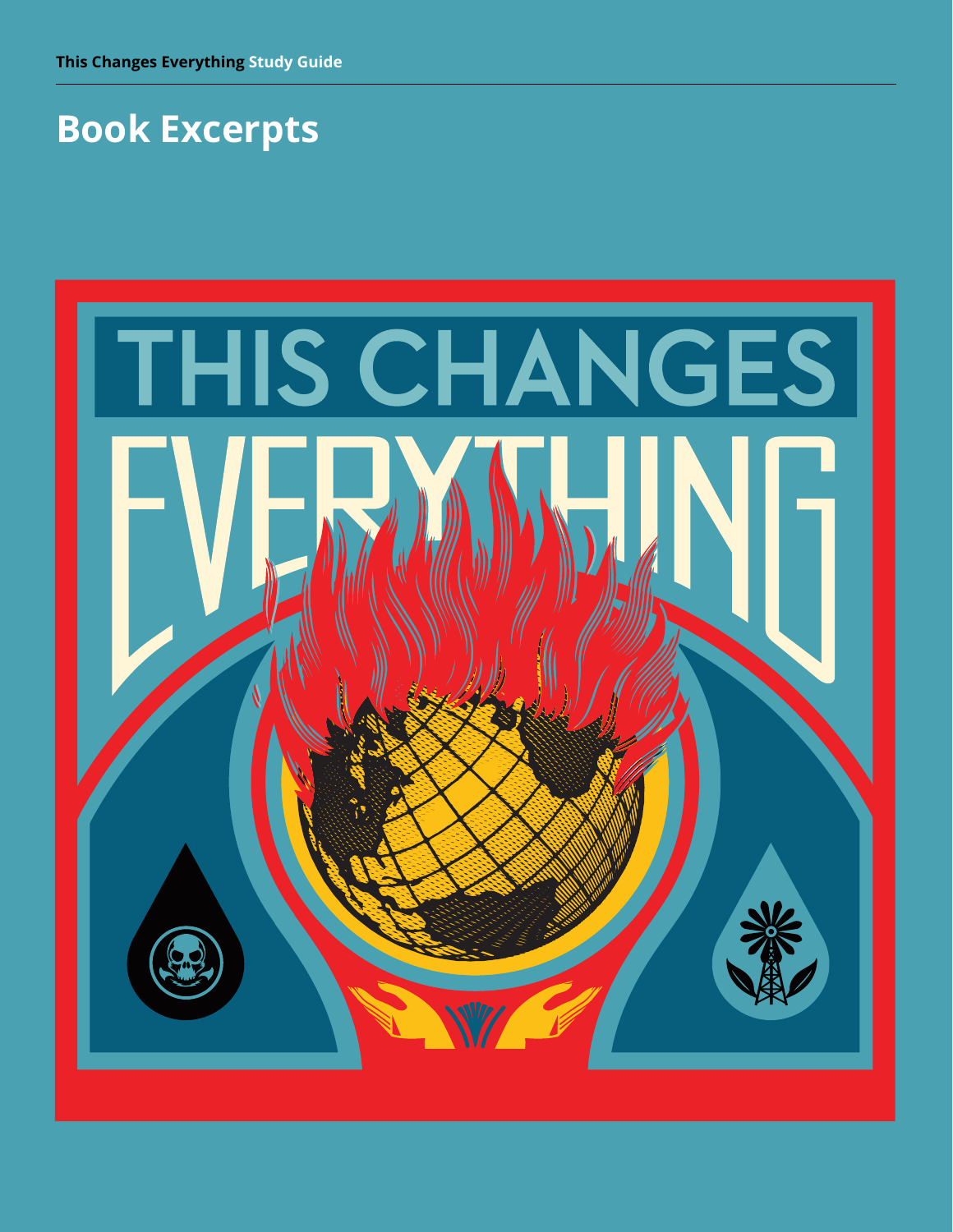## **Book Excerpts**

**Lesson2:** People, the Planet, and Economic Growth

**[Growing the Caring Economy, Shrinking the Careless One](#page-2-0)** (pg. 93-95)

**Lesson 3:** Climate Change and Social Justice

**[Niger Delta](#page-4-0)** (p. 305-306) **[Climate Debt](#page-6-0)** (pg 408 – 409) **["Polluter Pays" Principle](#page-7-0)** (p. 115-116)

**Lesson4:** What Is Our Relationship with the Earth?

**[Extractivism](#page-9-0)** (p. 169-170) **[Regeneration](#page-10-0)** (p. 447-448)

**Lesson 8:** Is Geoengineering the Answer to Global Warming?

**[Managing the Sun](#page-12-0)** (p. 257-261)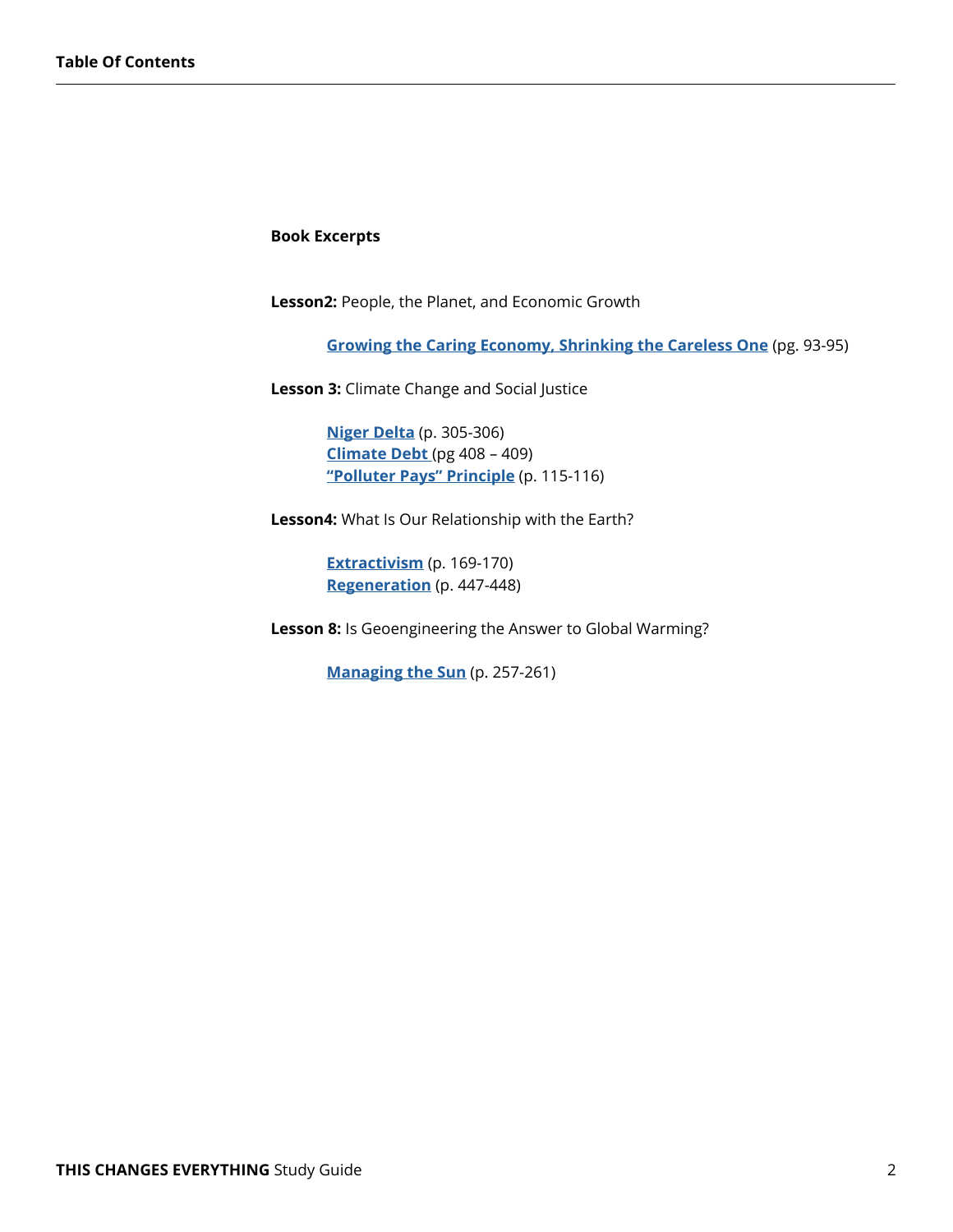## <span id="page-2-0"></span>**Lesson 2** Book Excerpt

## **Growing the Caring Economy, Shrinking the Careless One**

## pg. 93-95

A great deal of thought in recent years has gone into how reducing our use of material resources could be managed in ways that actually improve quality of life overall—what the French call "selective degrowth."\* Policies like luxury taxes could be put in place to discourage wasteful consumption. The money raised could be used to support those parts of our economies that are already low-carbon and therefore do not need to contract. Obviously a huge number of jobs would be created in the sectors that are part of the green transition—in mass transit, renewable energy, weatherization, and ecosystem restoration. And those sectors that are not governed by the drive for increased yearly profit (the public sector, co-ops, local businesses, nonprofits) would expand their share of overall economic activity, as would those sectors with minimal ecological impact (such as the caregiving professions, which tend to be occupied by women and people of color and therefore underpaid). "Expanding our economies in these directions has all sorts of advantages," Tim Jackson, an economist at the university of Surrey and author of Prosperity Without Growth, has written. "In the first place, the time spent by these professions directly improves the quality of our lives. Making them more and more efficient is not, after a certain point, actually desirable. What sense does it make to ask our teachers to teach ever bigger classes? Our doctors to treat more and more patients per hour?"

There could be other benefits too, like shorter work hours, in part to create more jobs, but also because overworked people have less time to engage in low-consumption activities like gardening and cooking (because they are just too busy). Indeed, a number of researchers have analyzed the very concrete climate benefits of working less. John Stutz, a senior fellow at the Boston-based Tellus Institute, envisions that "hours of paid work and income could converge worldwide at substantially lower levels than is seen in the developed countries today." if countries aimed for somewhere around three to four days a week, introduced gradually over a period of decades, he argues, it could offset much of the emissions growth projected through 2030 while improving quality of life. Many degrowth and economic justice thinkers also call for the introduction of a basic annual income, a wage given to every person, regardless of income, as a recognition that the system cannot provide jobs for everyone and that it is counterproductive to force people to work in jobs that simply fuel consumption. As Alyssa Battistoni, an editor at the journal Jacobin, writes, "While making people work shitty jobs to 'earn' a living has always been spiteful, it's now starting to seem suicidal."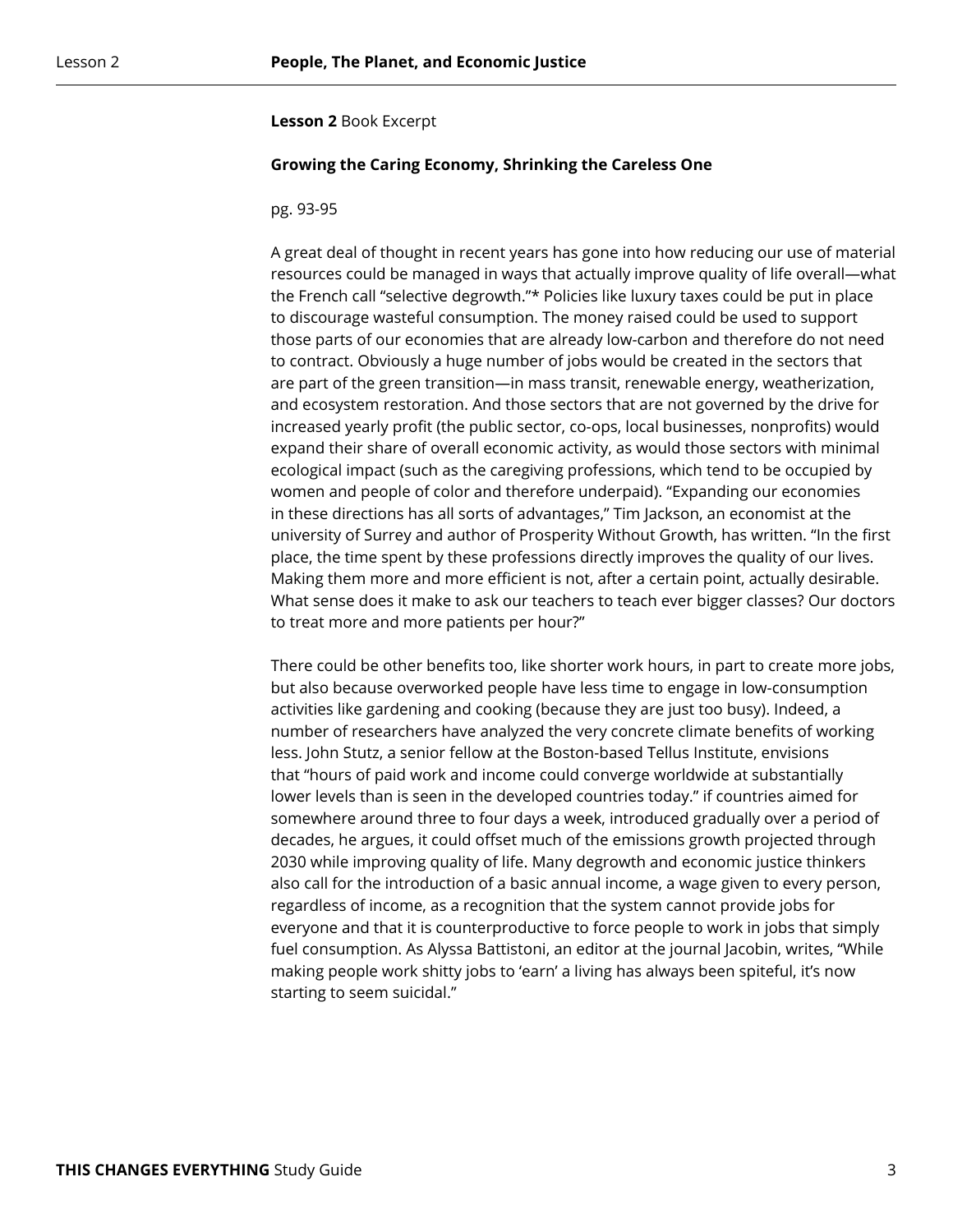A basic income that discourages shitty work (and wasteful consumption) would also have the benefit of providing much-needed economic security in the front-line communities that are being asked to sacrifice their health so that oil companies can refine tar sands oil or gas companies can drill another fracking well. Nobody wants to have their water contaminated or have their kids suffer from asthma. But desperate people can be counted on to do desperate things—which is why we all have a vested interest in taking care of one another so that many fewer communities are faced with those impossible choices. That means rescuing the idea of a safety net that ensures that everyone has the basics covered: health care, education, food, and clean water. Indeed, fighting inequality on every front and through multiple means must be understood as a central strategy in the battle against climate change.

This kind of carefully planned economy holds out the possibility of much more humane, fulfilling lifestyles than the vast majority of us are experiencing under our current system, which is what makes the idea of a massive social movement coalescing behind such demands a real possibility. But these policies are also the most politically challenging.

Unlike encouraging energy efficiency, the measures we must take to secure a just, equitable, and inspiring transition away from fossil fuels clash directly with our reigning economic orthodoxy at every level. As we will see, such a shift breaks all the ideological rules—it requires visionary long- term planning, tough regulation of business, higher levels of taxation for the affluent, big public sector expenditure, and in many cases reversals of core privatizations in order to give communities the power to make the changes they desire. In short, it means changing everything about how we think about the economy so that our pollution doesn't change everything about our physical world.

\* in French, "decroissance" has the double meaning of challenging both growth, croissance, and croire, to believe—invoking the idea of choosing not to believe in the fiction of perpetual growth on a finite planet.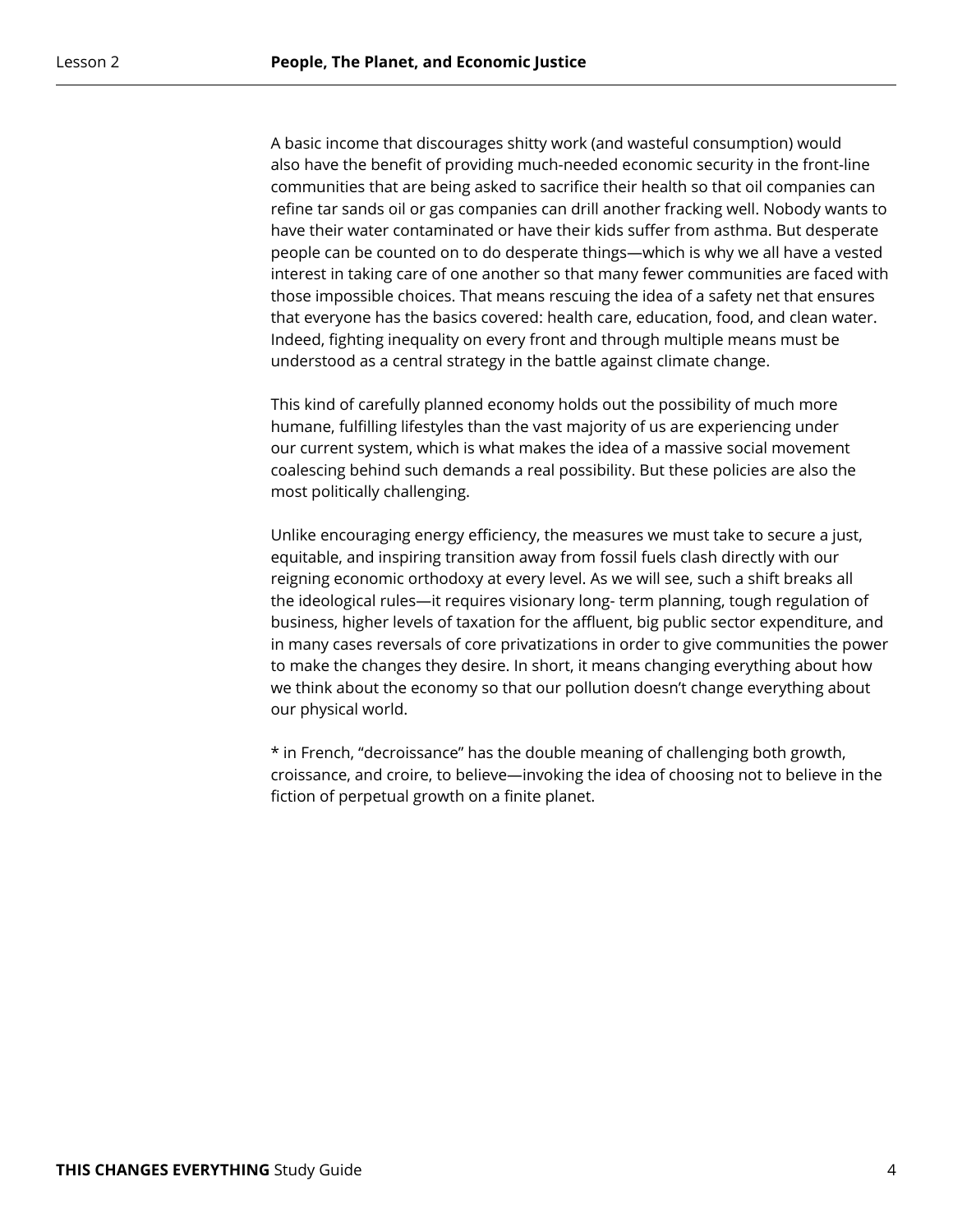# <span id="page-4-0"></span>**Lesson 3** Book Excerpt

# **Niger Delta**

## p. 305-306

Since the doors to foreign investors [in Nigeria] were flung open near the end of British colonial rule, oil companies have pumped hundreds of billions of dollars' worth of crude out of Nigeria, most from the Niger Delta, while consistently treating its land, water, and people with undisguised disdain. Wastewater was dumped directly into rivers, streams, and the sea; canals from the ocean were dug willy-nilly, turning precious freshwater sources salty, and pipelines were left exposed and unmaintained, contributing to thousands of spills. In an often cited statistic, an Exxon Valdez–worth of oil has spilled in the Delta every year for about fifty years, poisoning fish, animals, and humans.

But none of this compares with the misery that is gas flaring. Over the course of extracting oil, a large amount of natural gas is also produced. If the infrastructure for capturing, transporting, and using that gas were built in Nigeria, it could meet the electricity needs of the entire country. Yet in the Delta, the multinational companies mostly opt to save money by setting it on fire, or flaring it, which sends the gas into the atmosphere in great pillars of polluting fire. The practice is responsible for about 40 percent of Nigeria's total CO2 emissions… Meanwhile, more than half of Delta communities lack electricity and running water, unemployment is rampant, and, in a cruel irony, the region is plagued by fuel shortages.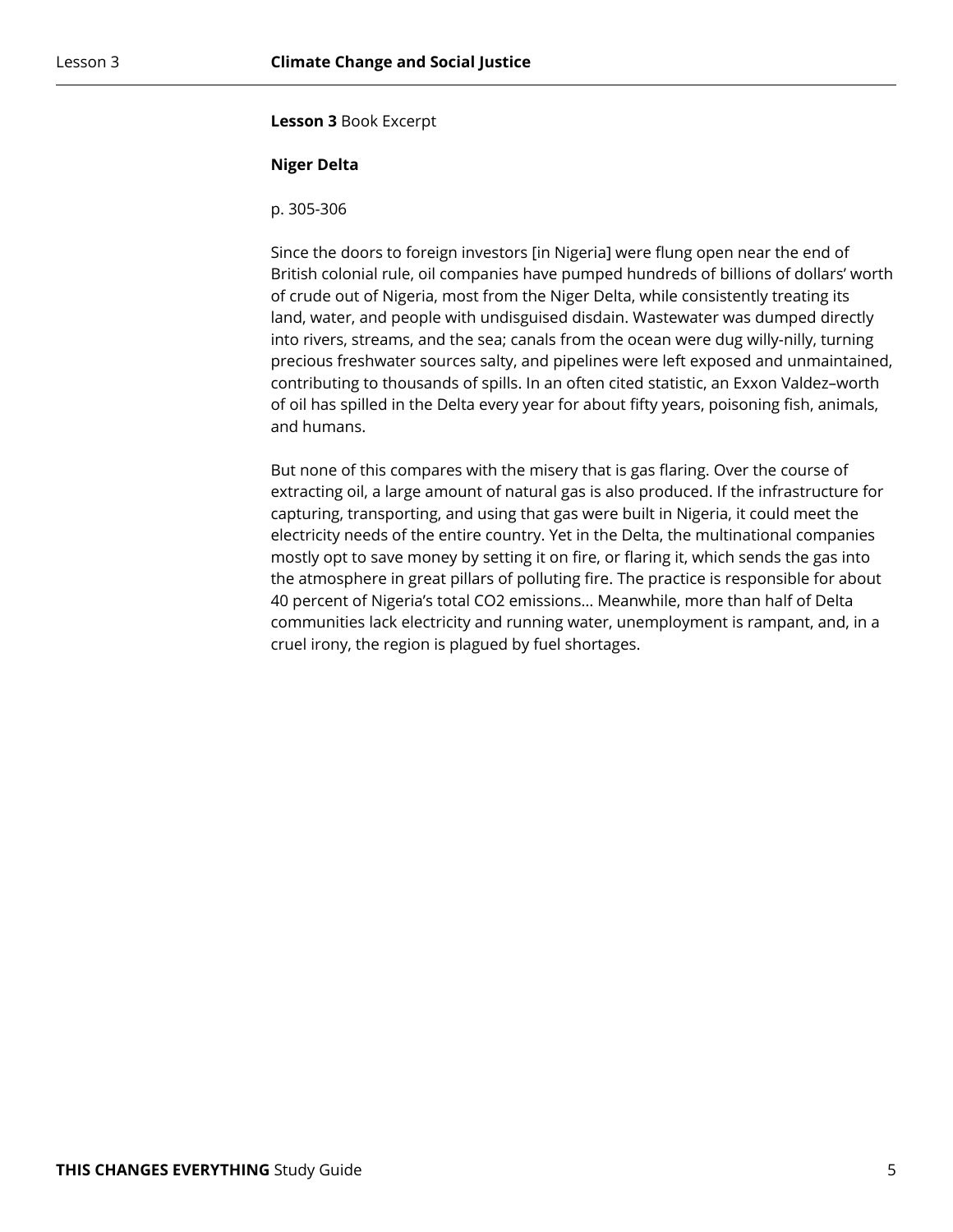#### **Lesson 3** Book Excerpt

# **Climate Debt**

#### pg 408 – 409

On my first visit to the Northern Cheyenne reservation, the question of how to finance the kind of healthy economy anti-coal activists were fighting for came up often. At one point, Lynette Two Bulls, who runs an organization that teaches Cheyenne youth about their history, told me that she had heard about something exciting happening in Ecuador. She was talking about the call for the international community to compensate the country for not extracting the oil in the Yasuní rainforest, with the money raised going to social programs and a clean energy transition. It sounded like just what was needed on the reservation and she wanted to know: if Ecuador could be compensated for keeping its oil in the ground, then why couldn't the northern Cheyenne be compensated for being carbon keepers for their coal?

It was a very good question, and the parallels were striking. Yasuní National Park is an extraordinary swath of Ecuadorian rainforest, home to several Indigenous tribes and a surreal number of rare and exotic animals (it has nearly as many species of trees in 2.5 acres as are native to all of north America). And underneath that riot of life sits an estimated 850 million barrels of crude oil, worth about \$7 billion. Burning that oil and logging the rainforest to get it—would add another 547 million tons of carbon dioxide to the atmosphere. Of course the oil majors want in.

So in 2006, the environmental group Acción Ecológica (the same group that made an early alliance with the anti-oil movement in Nigeria) put forward a counterproposal: the Ecuadorian government should agree not to sell the oil, but it should be supported in this action by the international community, which would benefit collectively from the preservation of biodiversity and from keeping planet-warming gases out of our shared atmosphere. That would mean partially compensating Ecuador for what it would have earned from oil revenues had it opted to drill. As Esperanza Martínez, president of Acción Ecológica, explained, the "proposal establishes a precedent, arguing that countries should be rewarded for not exploiting their oil. . . . Funds gathered would be used for the [renewable] energy transition and could be seen as payments for the ecological debt from north to South, and they should be distributed democratically at the local and global levels." Besides, she writes, surely "the most direct way to reduce emissions of carbon dioxide was to leave fossil fuels in the ground." The Yasuní plan was based on the premise that Ecuador, like all developing countries, is owed a debt for the inherent injustice of climate change—the fact that wealthy countries had used up most of the atmospheric capacity for safely absorbing CO2 before developing countries had a chance to industrialize. And since the entire world would reap the benefits of keeping that carbon in the ground (since it would help stabilize the global climate), it is unfair to expect Ecuador, as a poor country whose people had contributed little to the climate crisis, to shoulder the economic burden for giving up those potential petro dollars. Instead, that burden should be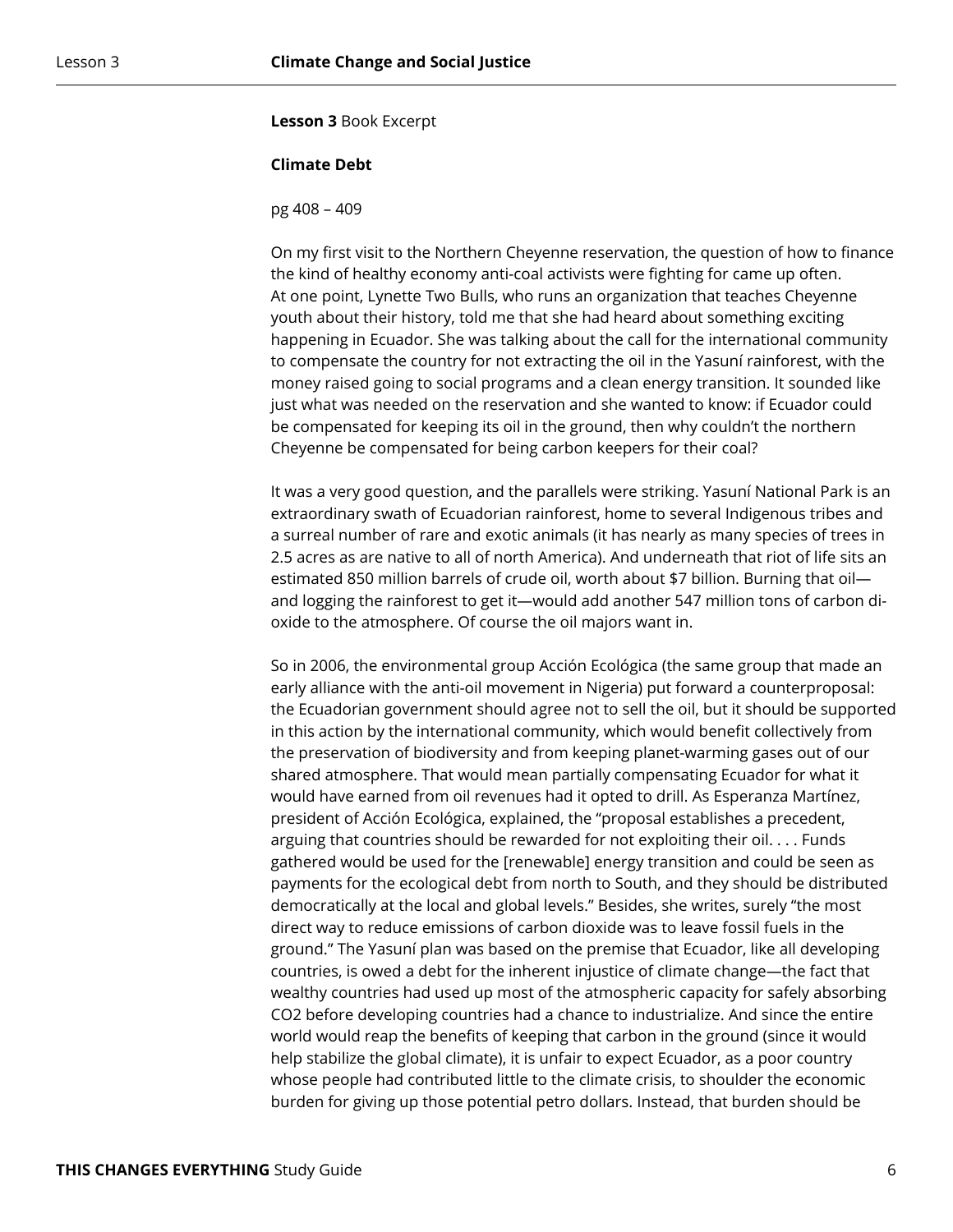<span id="page-6-0"></span>shared between Ecuador and the highly industrialized countries most responsible for the buildup of atmospheric carbon. This is not charity, in other words: if wealthy countries do not want poorer ones to pull themselves out of poverty in the same dirty way that we did, the onus is on northern governments to help foot the bill.

This, of course, is the core of the argument for the existence of a "climate debt"—the same argument that Bolivia's climate negotiator, Angélica Navarro Llanos, had laid out for me in Geneva in 2009, helping me to see how climate change could be the catalyst to attack inequality at its core, the basis for a "Marshall Plan for the earth." The math behind the argument is simple enough. As discussed, climate change is the result of cumulative emissions: the carbon dioxide we emit stays in the atmosphere for approximately one to two centuries, with a portion remaining for a millennium or even more. And since the climate is changing as a result of two-hundred-odd years of such accumulated emissions, that means that the countries that have been powering their economies with fossil fuels since the industrial revolution have done far more to cause temperatures to rise than those that just got in on the globalization game in the last couple of decades. Developed countries, which represent less than 20 percent of the world's population, have emitted almost 70 percent of all the greenhouse gas pollution that is now destabilizing the climate. (the United States alone, which comprises less than 5 percent of the global population, now contributes about 14 percent of all carbon emissions.)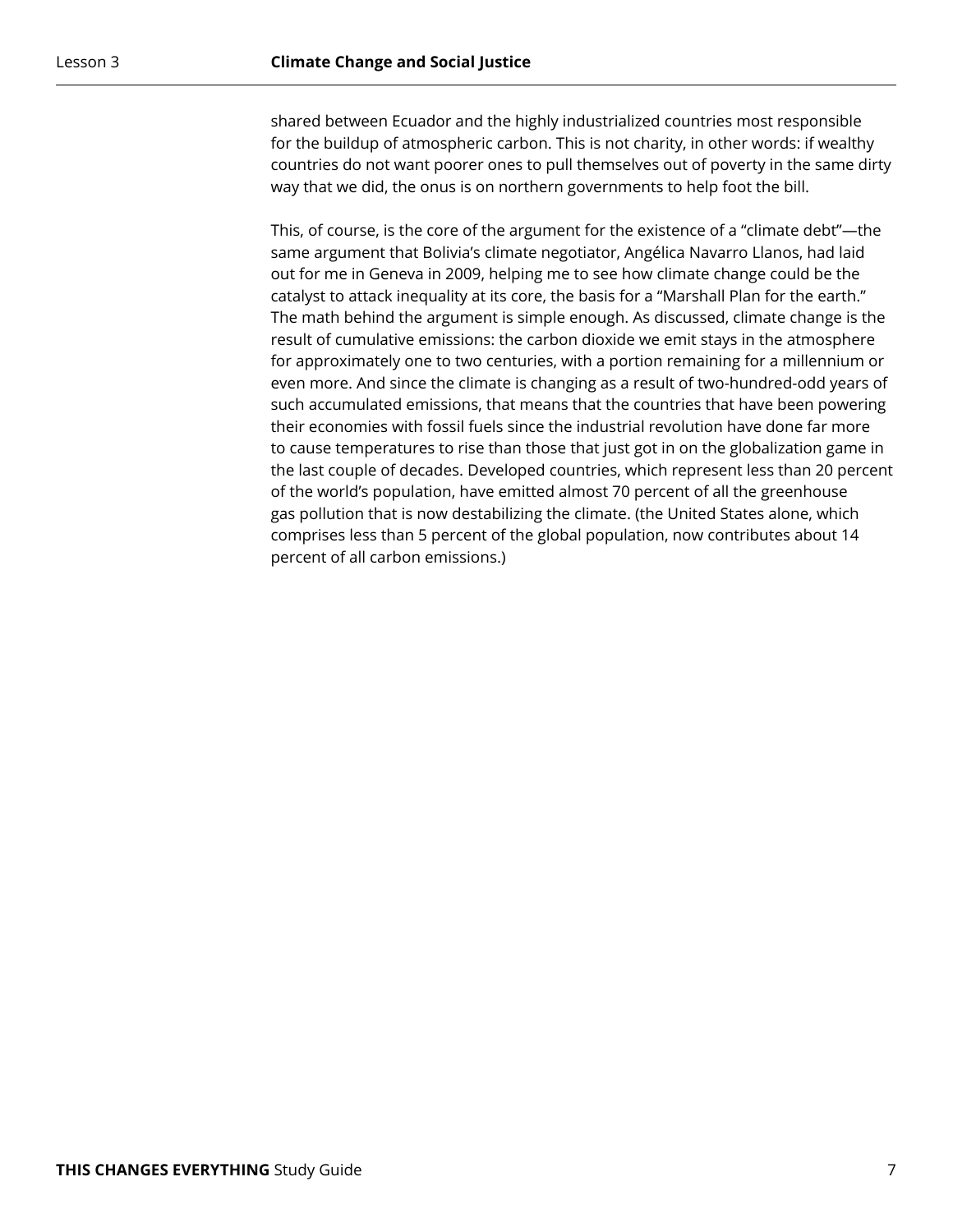## <span id="page-7-0"></span>**Lesson 3** Book Excerpt

## **"Polluter Pays" Principle**

p. 115-116

Vocabulary: stocks, derivatives, tax haven, royalty

Extractive industries shouldn't be the only targets of the "polluter pays" principle. The U.S. military is by some accounts the largest single consumer of petroleum in the world. In 2011, the Department of Defense released, at minimum, 56.6 million metric tons of CO2 equivalent into the atmosphere, more than the U.S.-based operations of ExxonMobil and Shell combined.

Moreover, there is a simple, direct correlation between wealth and emissions—more money generally means more flying, driving, boating, and powering of multiple homes. One case study of German consumers indicates that the travel habits of the most affluent class have an impact on climate 250 percent greater than that of their lowest-earning neighbors… As journalist and climate and energy policy expert Gar Lipow puts it, "We should tax the rich more because it is the fair thing to do, and because it will provide a better life for most of us, and a more prosperous economy. However, providing money to save civilization and reduce the risk of human extinction is another good reason to bill the rich for their fair share of taxes.

Taken together, there is no shortage of options for equitably coming up with the cash to prepare for the coming storms while radically lowering our emissions to prevent catastrophic warming.

Consider the following list, by no means complete:

- A "low-rate" financial transaction tax—which would hit trades of stocks, derivatives, and other financial instruments—could bring in nearly \$650 billion at the global level each year, according to a 2011 resolution of the European Parliament (and it would have the added bonus of slowing down financial speculation).
- Closing tax havens would yield another windfall. The U.K.-based Tax Justice Network estimates that in 2010, the private financial wealth of individuals stowed unreported in tax havens around the globe was somewhere between \$21 trillion and \$32 trillion. If that money were brought into the light and its earnings taxed at a 30 percent rate, it would yield at least \$190 billion in income tax revenue each year.
- A 1 percent "billionaire's tax," floated by the U.N., could raise \$46 billion annually.
- Slashing the military budgets of each of the top ten military spenders by 25 percent could free up another \$325 billion, using 2012 numbers reported by the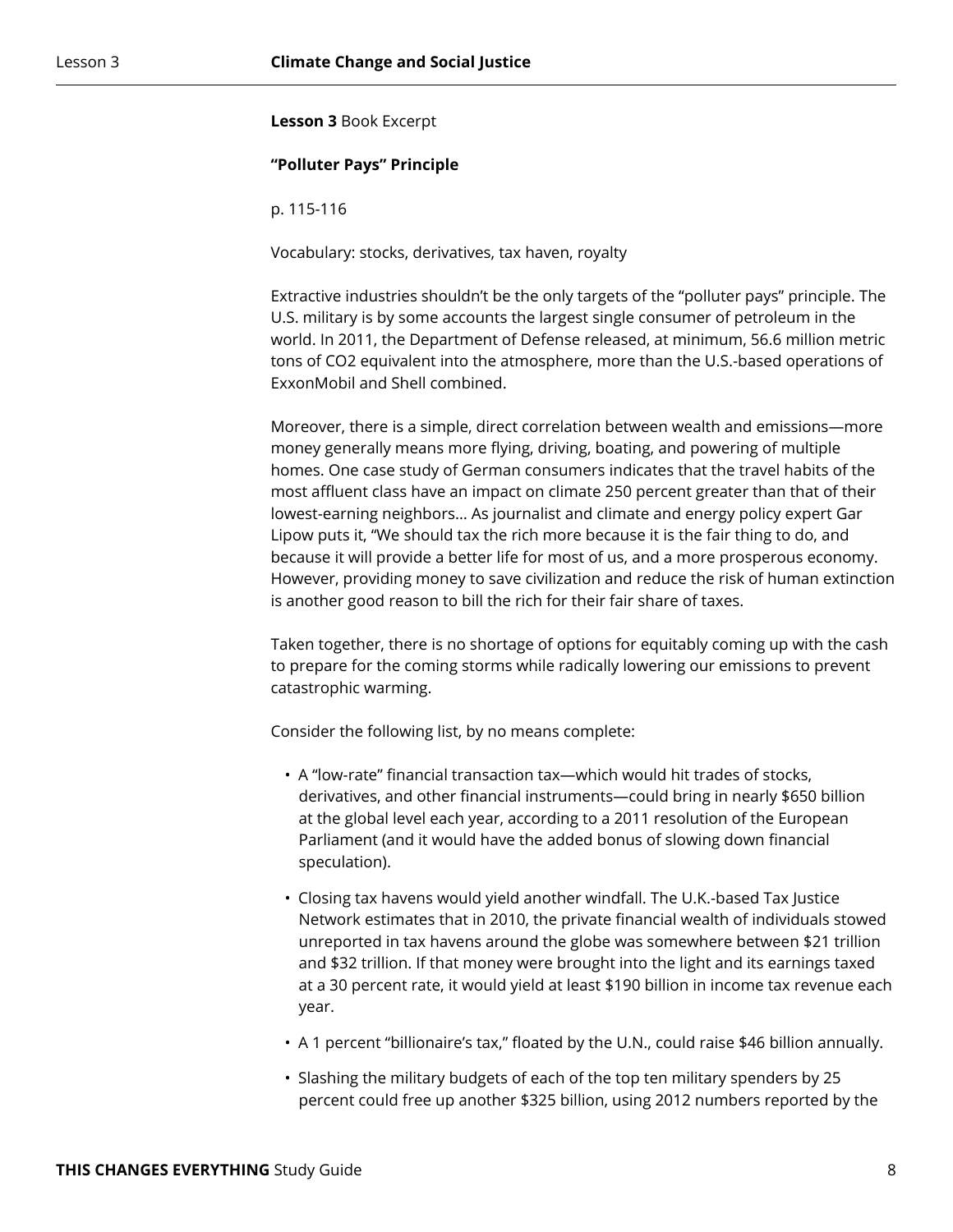Stockholm International Peace Research Institute. (Granted, probably the toughest sell of all, particularly in the U.S.)

- A \$50 tax per metric ton of CO2 emitted in developed countries would raise an estimated \$450 billion annually, while a more modest \$25 carbon tax would still yield \$250 billion per year, according to a 2011 report by the World Bank, the International Monetary Fund, and the Organisation for Economic Co-operation and Development (OECD), among others.
- Phasing out fossil fuel subsidies globally would conservatively save governments a total of \$775 billion in a single year, according to a 2012 estimate by Oil Change International and the Natural Resources Defense Council.

If these various measures were taken together, they would raise more than \$2 trillion annually. Certainly enough for a very healthy start to finance a Great Transition (and avoid a Great Depression). And that doesn't count any royalty increases on fossil fuel extraction.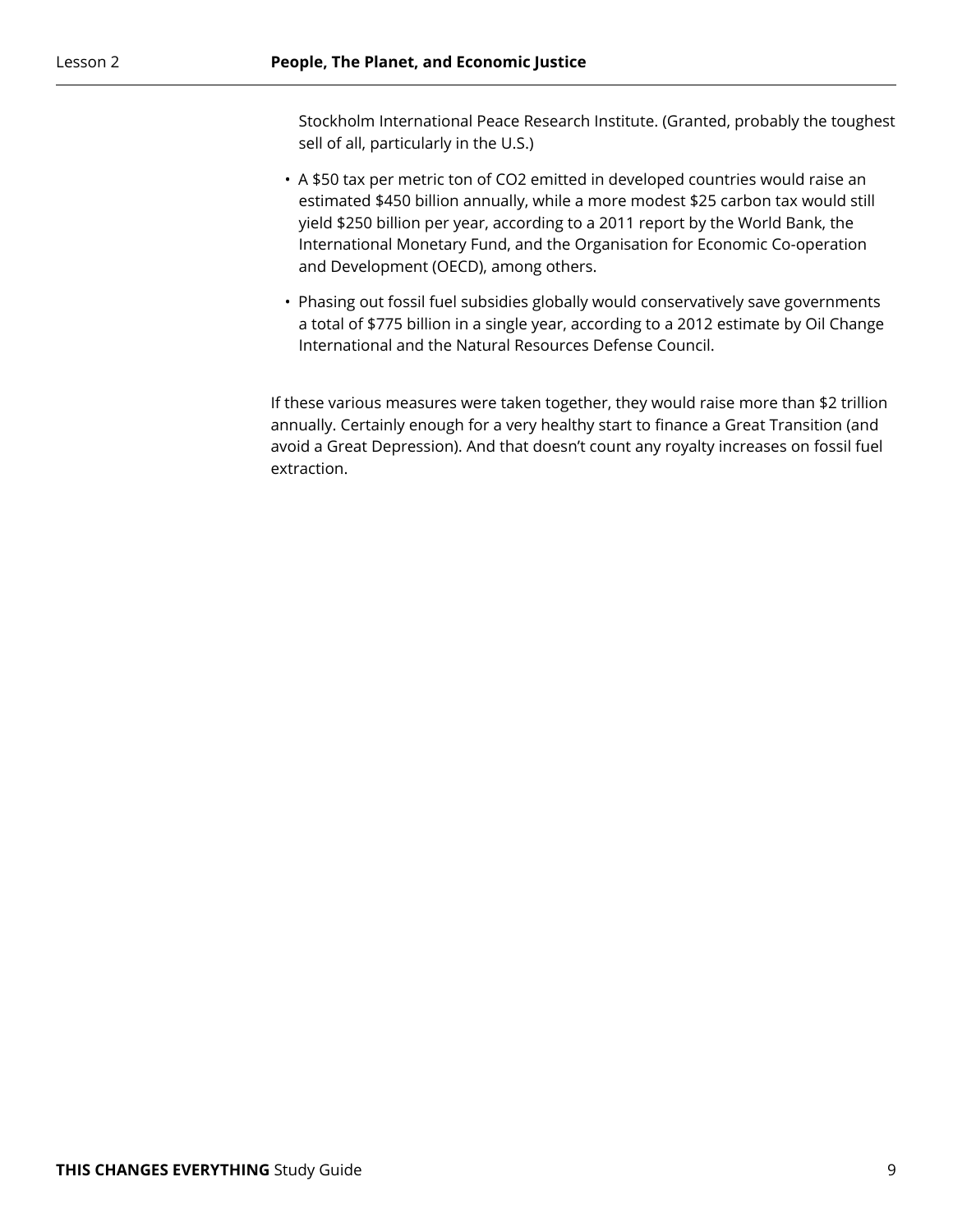## <span id="page-9-0"></span>**Lesson 4** Book Excerpt

## **Extractivism**

## p. 169-170

Extractivism is a nonreciprocal, dominance-based relationship with the earth, one purely of taking. It is the opposite of stewardship, which involves taking but also taking care that regeneration and future life continue. Extractivism is the mentality of the mountaintop remover and the old-growth clear-cutter. It is the reduction of life into objects for the use of others, giving them no integrity or value of their own—turning living complex ecosystems into "natural resources," mountains into "overburden" (as the mining industry terms the forests, rocks, and streams that get in the way of its bulldozers). It is also the reduction of human beings either into labor to be brutally extracted, pushed beyond limits, or, alternatively, into social burden, problems to be locked out at borders and locked away in prisons or reservations. In an extractivist economy, the interconnections among these various objectified components of life are ignored; the consequences of severing them are of no concern.

Extractivism is also directly connected to the notion of sacrifice zones— places that, to their extractors, somehow don't count and therefore can be poisoned, drained, or otherwise destroyed, for the supposed greater good of economic progress. This toxic idea has always been intimately tied to imperialism, with disposable peripheries being harnessed to feed a glittering center, and it is bound up too with notions of racial superiority, because in order to have sacrifice zones, you need to have people and cultures who count so little that they are considered deserving of sacrifice. Extractivism ran rampant under colonialism because relating to the world as a frontier of conquest—rather than as home—fosters this particular brand of irresponsibility. The colonial mind nurtures the belief that there is always somewhere else to go to and exploit once the current site of extraction has been exhausted.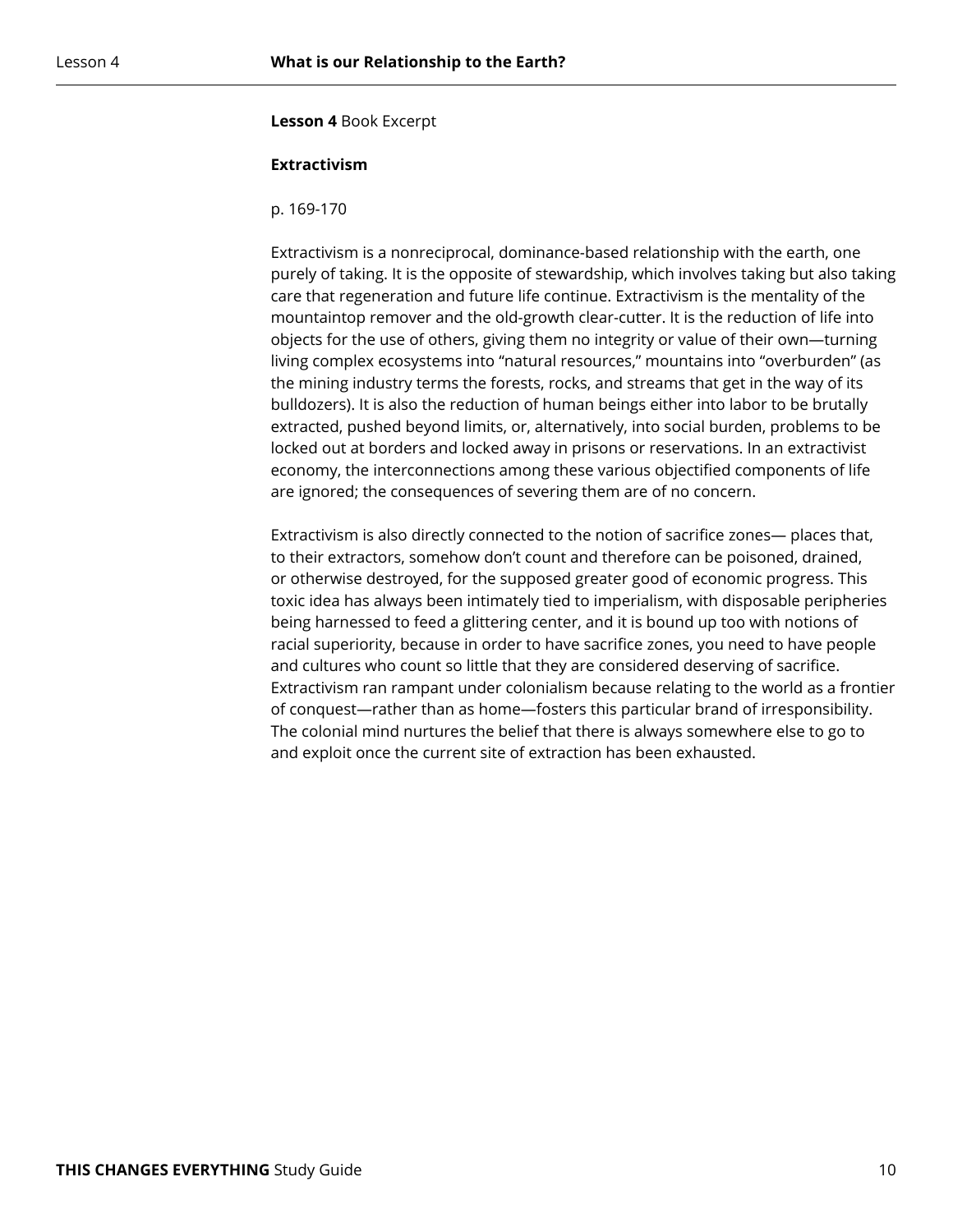#### <span id="page-10-0"></span>**Lesson 4** Book Excerpt

#### **Regeneration**

#### p. 447-448

Living nonextractively does not mean that extraction does not happen: all living things must take from nature in order to survive. But it does mean the end of the extractivist mindset—of taking without caretaking, of treating land and people as resources to deplete rather than as complex entities with rights to a dignified existence based on renewal and regeneration. Even such traditionally destructive practices as logging can be done responsibly, as can small-scale mining, particularly when the activities are controlled by the people who live where the extraction is taking place and who have a stake in the ongoing health and productivity of the land. But most of all, living nonextractively means relying overwhelmingly on re- sources that can be continuously regenerated: deriving our food from farming methods that protect soil fertility; our energy from methods that harness the ever-renewing strength of the sun, wind, and waves; our metals from recycled and reused sources.

These processes are sometimes called "resilient" but a more appropriate term might be "regenerative." Because resilience—though certainly one of nature's greatest gifts—is a passive process, implying the ability to absorb blows and get back up. Regeneration, on the other hand, is active: we become full participants in the process of maximizing life's creativity.

This is a far more expansive vision than the familiar eco-critique that stressed smallness and shrinking humanity's impact or "footprint." That is simply not an option today, not without genocidal implications: we are here, we are many, and we must use our skills to act. We can, however, change the nature of our actions so that they are constantly growing, rather than extracting life. "We can build soil, pollinate, compost and decompose," Gopal Dayaneni, a grassroots ecologist and activist with the Oakland, California, based movement Generation, told me. "We can accelerate, simply though our labor, the restoration and regeneration of living systems, if we engage in thoughtful, concerted action. We are actually the keystone species in this moment so we have to align our strategies with the healing powers of mother earth—there is no getting around the house rules. But it isn't about stopping or retreating. It's about aggressively applying our labor toward restoration.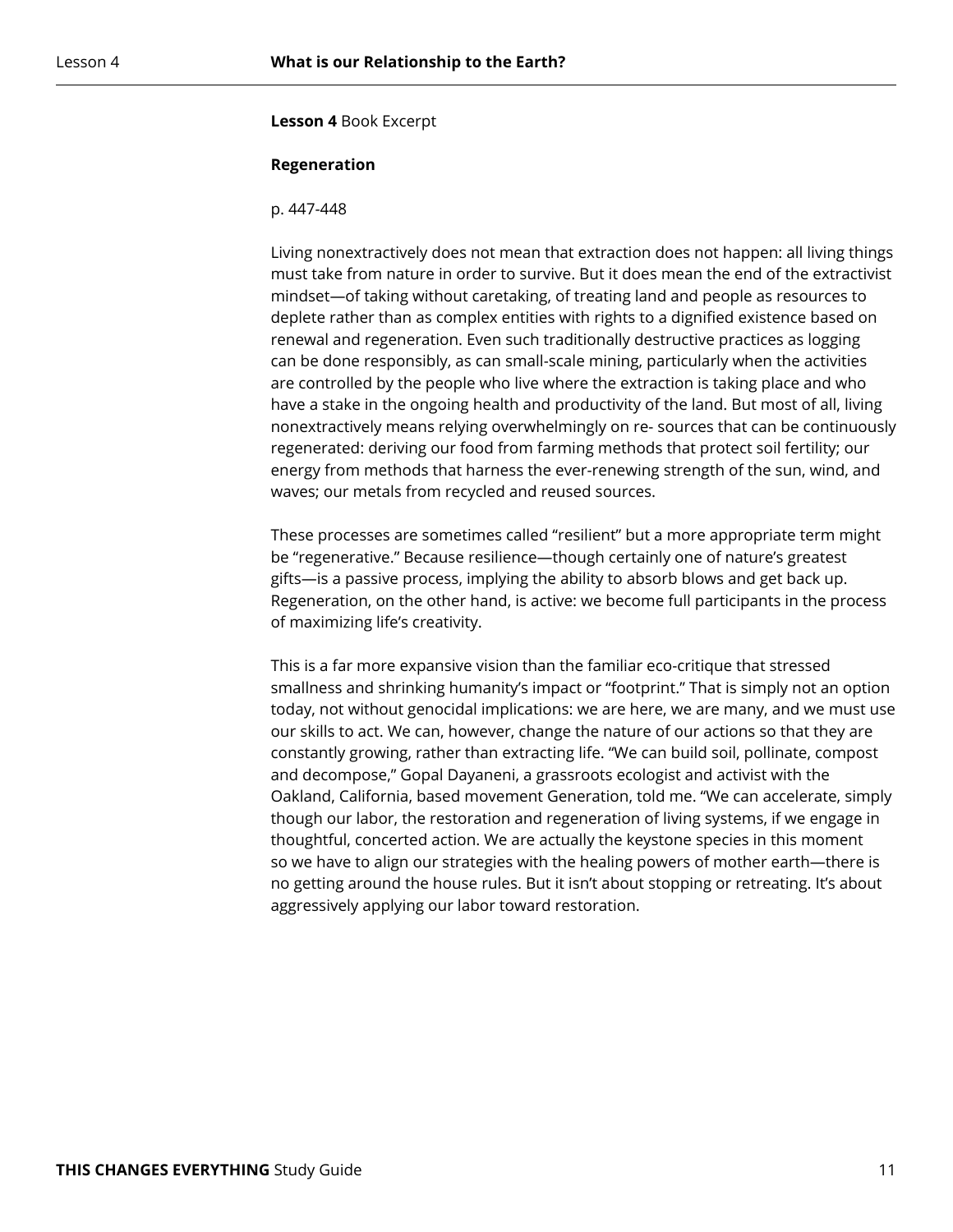That spirit is already busily at work promoting and protecting life in the face of so many life-negating and life-forgetting threats. It has even reached the creek where I used to take hikes during my pregnancy. When I first discovered the trail, I had thought that the salmon that still swam in the stream were there purely thanks to the species' indomitable will. But as I met and spoke with locals on those walks, I learned that since 1992 the fish had been helped along by a hatchery a few kilometers upstream, as well as by teams of volunteers that worked to clear the water of logging debris and made sure there was enough shade to protect the young fry. Hundreds of thousands of pink, coho, chum, and chinook fry are released into nearby streams each year. It's a partnership of sorts between the fish, the forest, and the people who share this special piece of the world.

So about two months after my son was born, our little family went on a field trip to that hatchery, now being powered through micro turbines and geothermal. though he was so small he could barely see over the sling, I wanted him to meet some of the baby salmon that had been so important to me before he was born. It was fun: we peered together into the big green tanks where the young fish were being kept safe until they grew strong enough to protect themselves. And we went home with a "salmon alphabet" poster that still hangs in his room ("s" is for smolt).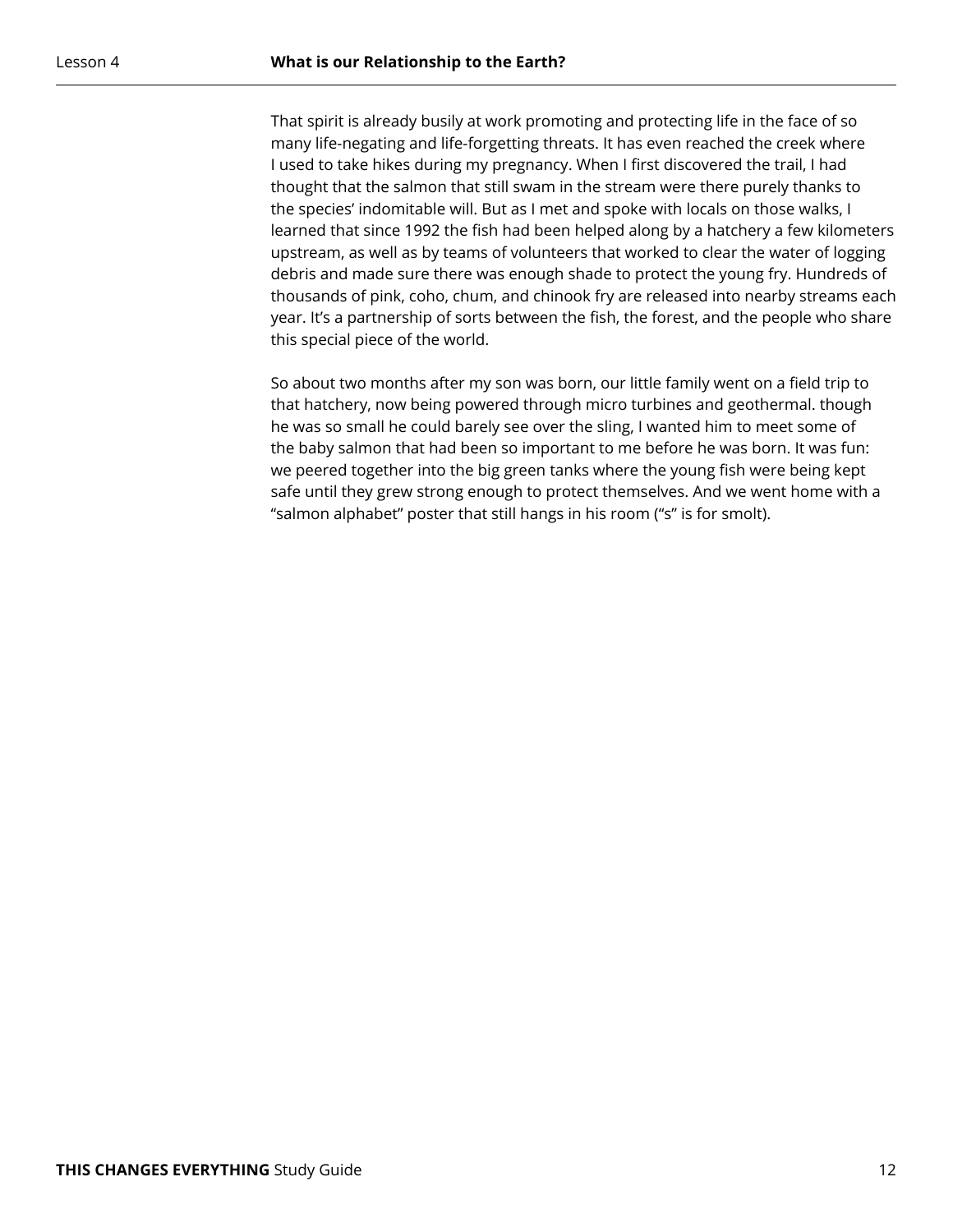#### <span id="page-12-0"></span>**Lesson 8** Book Excerpt

# **Managing the Sun**

## p. 257-261

After dinner, consumed under towering oil paintings of plump-faced men in silver wigs, the delegates are invited to the wood-paneled library. There, about thirty scientists, lawyers, environmentalists, and policy wonks gather for the opening "technical briefing" on the different geoengineering schemes under consideration. A Royal Society scientist takes us through a slide show that includes "fertilizing" oceans with iron to pull carbon out of the atmosphere; covering deserts with vast white sheets in order to reflect sunlight back to space; and building fleets of machines like the ones competing for Richard Branson's Earth Challenge that would suck carbon out of the air.

The scientist explains that there are too many such schemes to evaluate in depth, and each presents its own particular governing challenge. So for the next three days, we will zero in on the geoengineering methods the scientists here consider most plausible and promising. These involve various means of injecting particles into the atmosphere in order to reflect more sunlight back to space, thereby reducing the amount of heat that reaches the earth. In geoengineering lingo, this is known as Solar Radiation Management (SRM)—since these methods would be attempting to literally "manage" the amount of sunlight that reaches earth.

There are various possible sun-dimming approaches. The most gleefully sci-fi is space mirrors, which is quickly dismissed out of hand. Another is "cloud brightening": spraying seawater into the sky (whether from fleets of boats or from towers on shore) to create more cloud cover or to make clouds more reflective and longer lasting. The most frequently discussed option involves spraying sulfate aerosols into the stratosphere, whether via specially retrofitted airplanes or a very long hose suspended by helium balloons (some have even suggested using cannons).

The choice to focus exclusively on SRM is somewhat arbitrary given that ocean fertilization experiments have been conducted on several occasions, including a heavily reported "rogue" test off the coast of British Columbia in 2012. But SRM is attracting the lion's share of serious scientific interest: sun blocking has been the subject of over one hundred peer-reviewed papers, and several high-level research teams are poised to run open-air field trials, which would test the mechanics of these schemes using ships, planes, and very long hoses. If rules and guidelines aren't developed soon (including, as some are suggesting, banning field tests outright), we could end up with a research Wild West.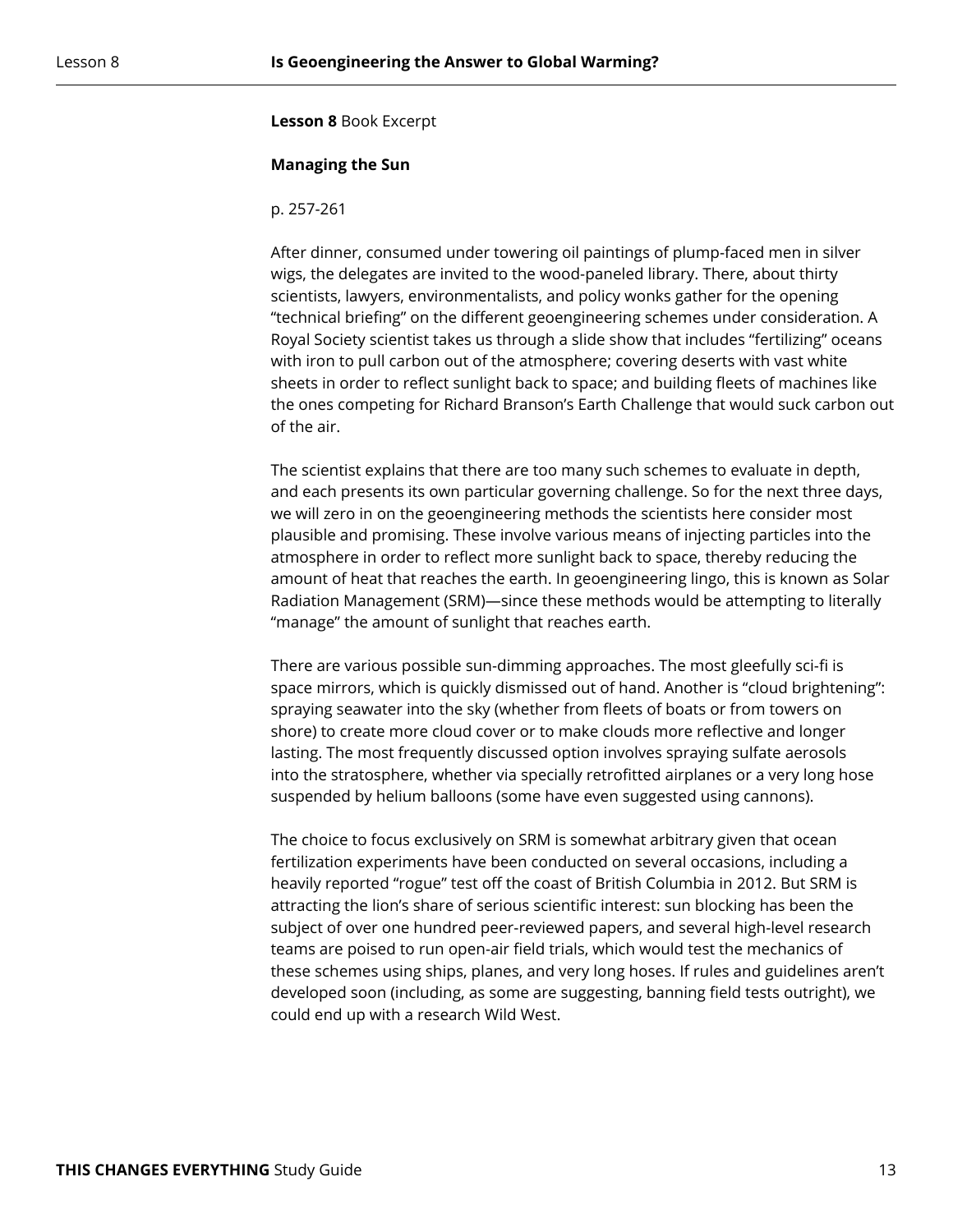Spraying sulfate into the stratosphere is often referred to as "the Pinatubo Option," after the 1991 eruption of Mount Pinatubo in the Philippines. Most volcanic eruptions send ash and gases into the lower atmosphere, where sulfuric acid droplets are formed that simply fall down to earth. (That was the case, for instance, with the 2010 Icelandic volcano that grounded many European flights.) But certain, much rarer eruptions—mount Pinatubo among them—send high volumes of sulfur dioxide all the way up to the stratosphere.

When that happens, the sulfuric acid droplets don't fall back down: they remain in the stratosphere, and within weeks can circulate to surround the entire planet. The droplets act like tiny, light-scattering mirrors, preventing the full heat of the sun from reaching the planet's surface. When these larger volcanic eruptions occur in the tropics, the aerosols stay suspended in the stratosphere for roughly one to two years, and the global cooling effects can last even longer.

That's what happened after Pinatubo. The year after the eruption, global temperatures dropped by half a degree Celsius, and as Oliver Morton noted in Nature, "Had there not been a simultaneous El Niño, 1992 would have been 0.7 degrees cooler, worldwide, than 1991." That figure is notable because we have warmed the earth by roughly the same amount thus far with our greenhouse gas emissions. Which is why some scientists have become convinced that if they could just find a way to do artificially what those large eruptions do naturally, then they could force down the temperature of the earth to counteract global warming.

The scientist leading the briefing starts with the pros of this approach. He observes that the technology to pull this off already exists, though it needs to be tested; it's relatively cheap; and, if it worked, the cooling effects would kick in pretty quickly. The cons are that, depending on which sun-blocking method is used and how intensively, a permanent haze could appear over the earth, potentially making clear blue skies a thing of the past. The haze could prevent astronomers from seeing the stars and planets clearly and weaker sunlight could reduce the capacity of solar power generators to produce energy (irony alert).

But the biggest problem with the Pinatubo Option is that it does nothing to change the underlying cause of climate change, the buildup of heat-trapping gases, and instead treats only the most obvious symptom—warmer temperatures. That might help control something like glacial melt, but would do nothing about the increased atmospheric carbon that the ocean continues to soak up, causing rapid acidification that is already taking a heavy toll on hard-shelled marine life from coral to oysters, and may have cascading impacts through the entire aquatic food chain. On the other hand, we hear, there could be some advantages to allowing atmospheric carbon dioxide levels to increase while keeping temperatures artificially cool, since plants like carbon dioxide (so long as it's not accompanied by scorching heat and drought) and they might well do better in what would essentially become an artificial global greenhouse.